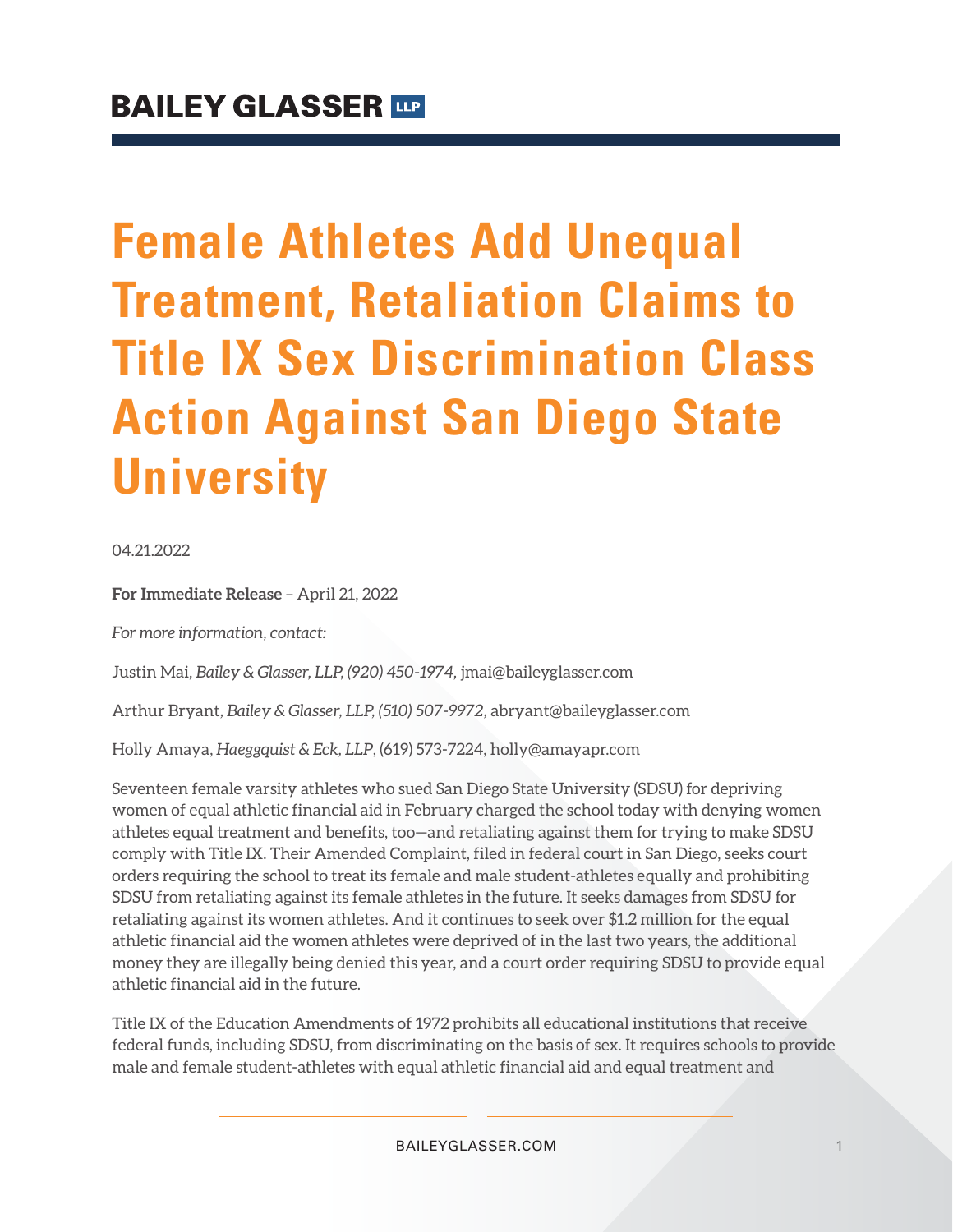## **BAILEY GLASSER TOP**

#### FEMALE ATHLETES ADD UNEQUAL TREATMENT, RETALIATION CLAIMS TO TITLE IX SEX DISCRIMINATION CLASS ACTION AGAINST SAN DIEGO STATE UNIVERSITY

benefits. And it prohibits all schools from retaliating against anyone for speaking out about or challenging sex discrimination at the school.

"SDSU seems to be aiming for the Title IX sex discrimination trifecta," said Arthur H. Bryant of Bailey & Glasser, LLP, in Oakland, CA, lead counsel for the women. "It has been cheating its female student-athletes out of hundreds of thousands of dollars in equal athletic financial aid each year. It is giving its male student-athletes far better treatment and benefits than its female student-athletes. And now it has blatantly retaliated against its female student-athletes for standing up for their rights and trying to hold the school accountable. This is not the way SDSU should be marking Title IX's 50th anniversary."

"I wish I could say I'm shocked -- but it's been clear since we began investigating this case that SDSU is bent on treating its female student athletes like second-class citizens," said Jenna Rangel, partner at Haeggquist & Eck, LLP, in San Diego and co-counsel in the case. "We remain firm in our commitment to these incredible plaintiffs, and we commend them for their ongoing courage and grit."

The original SDSU Title IX lawsuit was filed on February 7, 2022, charging the school with depriving women of over half a million dollars annually in equal athletic financial aid. At that time, SDSU knew the women were preparing to file a claim to require SDSU to provide equal treatment and benefits going forward, unless SDSU agreed to do so. It also knew that such a claim could only be pursued by current female varsity student-athletes, that the only current athletes who had sued for equal athletic financial aid were five women on the women's track and field team, and that those women had sued on behalf of all of the past and current female student-athletes at the school.

On February 16, 2022, a previously-unscheduled Zoom meeting of the women's varsity track and field team was called on short notice to discuss the team's upcoming meet, held, and recorded. At the start of that meeting, SDSU made clear to the five women and over 40 of their teammates that it was disappointed with the team members who had filed the Title IX suit. That was blatantly illegal retaliation. It adversely affected the five women athletes and their ability to pursue their claims. It also had a chilling effect on the other women athletes, making them wary of pursuing their claims and helping the women who had filed suit prove their claims on behalf of all women athletes. When the women who had sued asked SDSU to take specific steps to minimize the harm caused by this illegal retaliation, SDSU refused.

"SDSU needs to take Title IX seriously and give its women athletes the equal athletic financial aid and treatment they deserve," said women's track and field team member Kailin Heri. "We're being taught to think and stand up for ourselves, but, when we do so, SDSU retaliates against us—and refuses to fix it—even though SDSU is violating the law. We're going to keep fighting for equality. SDSU needs to stop discriminating and comply with Title IX."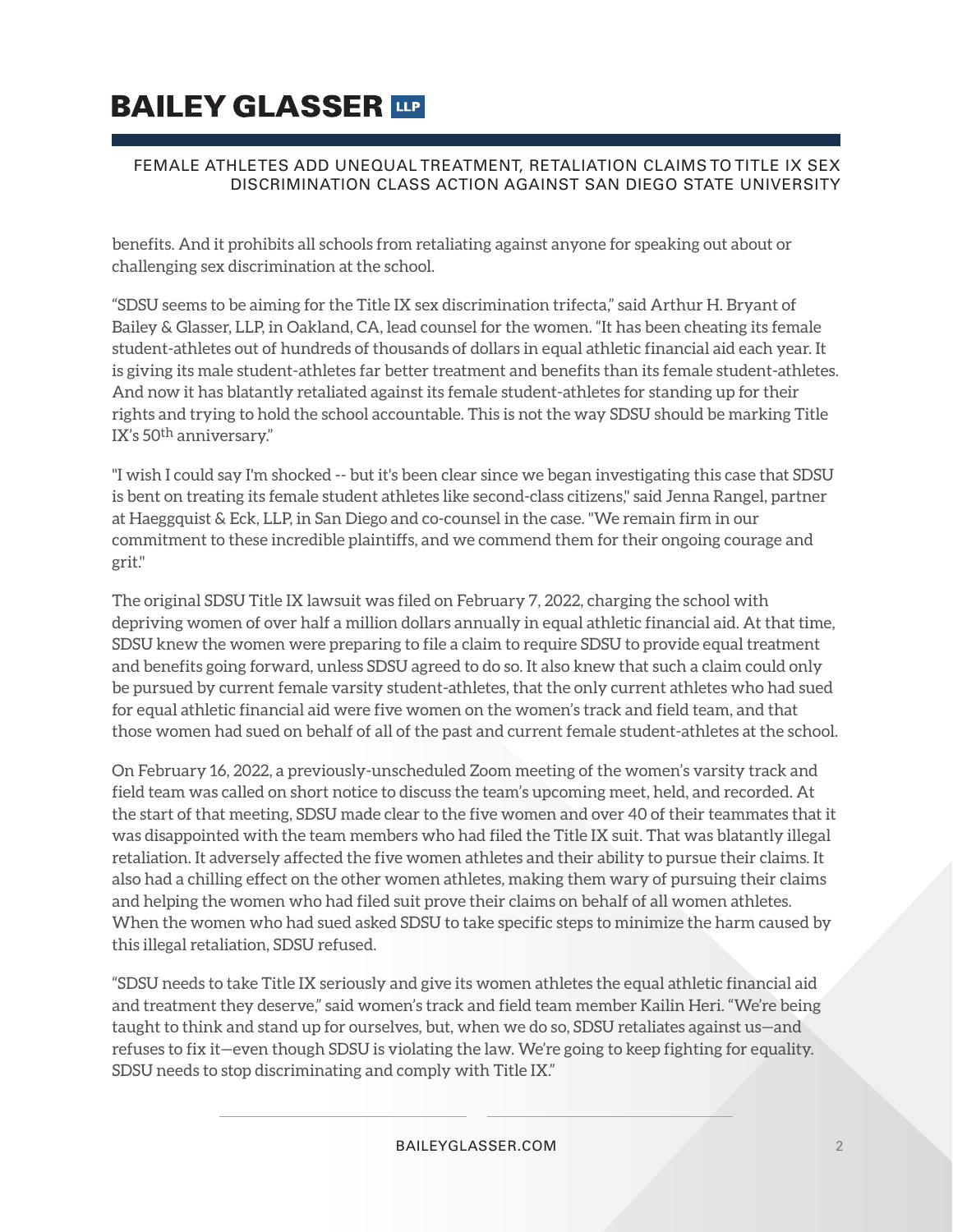### **BAILEY GLASSER TIP**

#### FEMALE ATHLETES ADD UNEQUAL TREATMENT, RETALIATION CLAIMS TO TITLE IX SEX DISCRIMINATION CLASS ACTION AGAINST SAN DIEGO STATE UNIVERSITY

In addition to Heri, the lawsuit was filed by past and current SDSU student-athletes Madison Fisk, Raquel Castro, Greta Viss, Clare Botterill, Maya Brosch, Olivia Petrine, Aisha Watt, Helen Bauer, Carina Clark, Natalie Figueroa, Erica Grotegeer, Kamryn Whitworth, Sara Absten, Eleanor Davies, Alexa Dietz, and Larisa Sulcs.

In addition to Bryant and Rangel, the women are represented by Bailey Glasser's Lori Bullock in Des Moines, IA, and Cary Joshi and Joshua Hammack in Washington, DC, along with co-counsel Amber Eck of Haeggquist & Eck, LLP, and David S. Casey, Jr., and Gayle Blatt of Casey Gerry in San Diego.

Bryant has successfully represented more female (and male) athletes and potential athletes in Title IX litigation against schools and universities than any lawyer in the country. He leads the Bailey Glasser Title IX team that has recently won groundbreaking settlements for female student-athletes at eight universities that announced they were eliminating women's varsity intercollegiate athletic teams: Brown University, the College of William & Mary, the University of North Carolina at Pembroke, East Carolina University, Dartmouth College, the University of St. Thomas, La Salle University, and Dickinson College**.** The team also won a historic settlement – the first Title IX victory ever for male student-athletes – with Clemson University after the school became the first facing class actions suits by both its male and female student-athletes for violating Title IX by discriminating against them in different ways.

To see the Amended Complaint filed by the SDSU women, click here.

\*\*\*\*\*\*\*\*\*\*\*\*\*\*\*\*\*\*\*\*\*\*\*\*\*\*\*\*\*\*\*\*\*\*\*\*\*\*\*\*\*\*\*\*

#### **About Bailey & Glasser, LLP**

Bailey Glasser was founded in 1999 by Ben Bailey and Brian Glasser in Charleston, West Virginia. Now a national firm with 18 offices, Bailey Glasser handles our clients' most challenging and consequential legal issues, in litigation and in corporate matters.

We bring a trial-focused approach to litigation for plaintiffs and defendants that vigorously protects the interests of our clients – businesses in many industries and of all sizes (from Fortune 500 companies to family offices), individuals, governmental entities and government servants, and even law firms that call upon us to help them in matters because of our unique blend of resources and trial experience. Some of our areas of particular litigation focus include complex commercial litigation, in finance and energy; class action and mass tort cases; multi-district litigation involving medical devices, pharmaceuticals and automobiles; bankruptcy and insolvency proceedings; and individual negligence cases.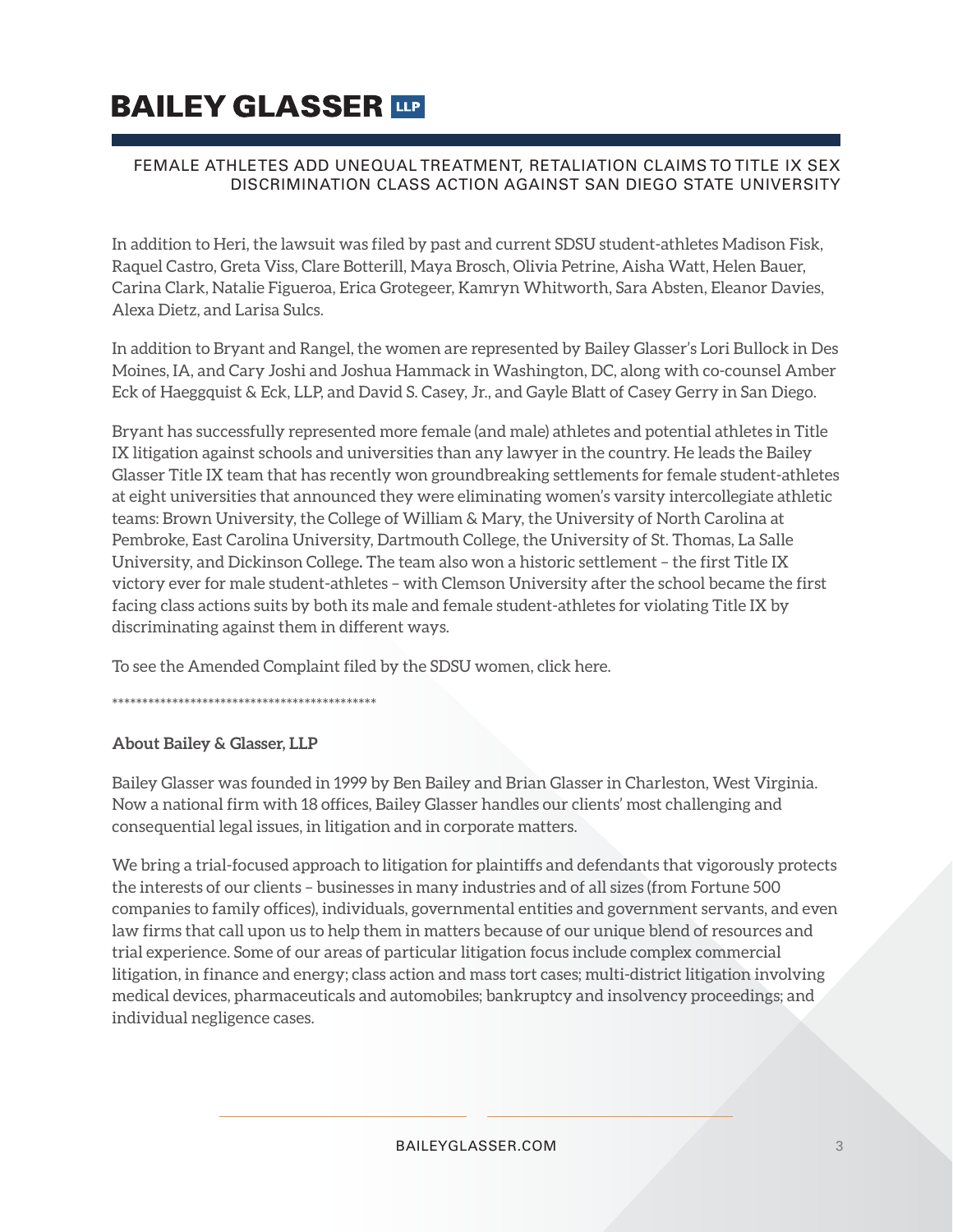## **BAILEY GLASSER TIP**

#### FEMALE ATHLETES ADD UNEQUAL TREATMENT, RETALIATION CLAIMS TO TITLE IX SEX DISCRIMINATION CLASS ACTION AGAINST SAN DIEGO STATE UNIVERSITY

Bailey Glasser's sophisticated corporate practice provides strategic guidance, counseling, and innovative solutions in virtually every type of corporate, real estate, and financial transactions. Those projects include business formations, public and private securities offerings, corporate finance transactions, mergers and acquisitions, spinoffs, real estate development, leasing, personal property transactions, executive hiring and compensation, ownership disputes, and commercial lending. For more information, please visit www.BaileyGlasser.com.

#### **About Haeggquist & Eck, LLP**

Founded in 2008, Haeggquist & Eck is proud to be San Diego's definitive employee and consumer rights advocates, dedicated to seeking justice for marginalized communities. When you hire the team at Haeggquist & Eck, you are choosing a woman-owned business that knows what it means to be underestimated. We pride ourselves on our fearlessness: No defendant is too large or powerful for us to tackle. We have successfully pursued class actions against corporations for a wide range of unlawful practices including deceptive advertising, product defect, securities fraud, and wage/hour violations, as well as represented hundreds of individual plaintiffs against their employers for sexual harassment and employment discrimination based on gender, race, religion, age, and disability. This fight for equality and social justice is what drives the team at Haeggquist & Eck. For more information, please visit www.haelaw.com.

#### **About CaseyGerry**

With a history of precedent-setting successes, San Diego-based plaintiffs' law firm, Casey Gerry Schenk Francavilla Blatt & Penfield LLP (CaseyGerry) has represented individuals in a range of cases, including class actions and mass torts, serious and catastrophic personal injury, e-commerce liability, aviation, maritime, highway design litigation, and more since 1947.

The firm has held numerous leadership roles in coordinated cases at both the state and federal level and continue to garner local, regional, and national recognition for their work.

For more information, please visit www.caseygerry.com.

#### **Attorneys**

Arthur H. Bryant Lori A. Bullock Joshua I. Hammack Cary Joshi